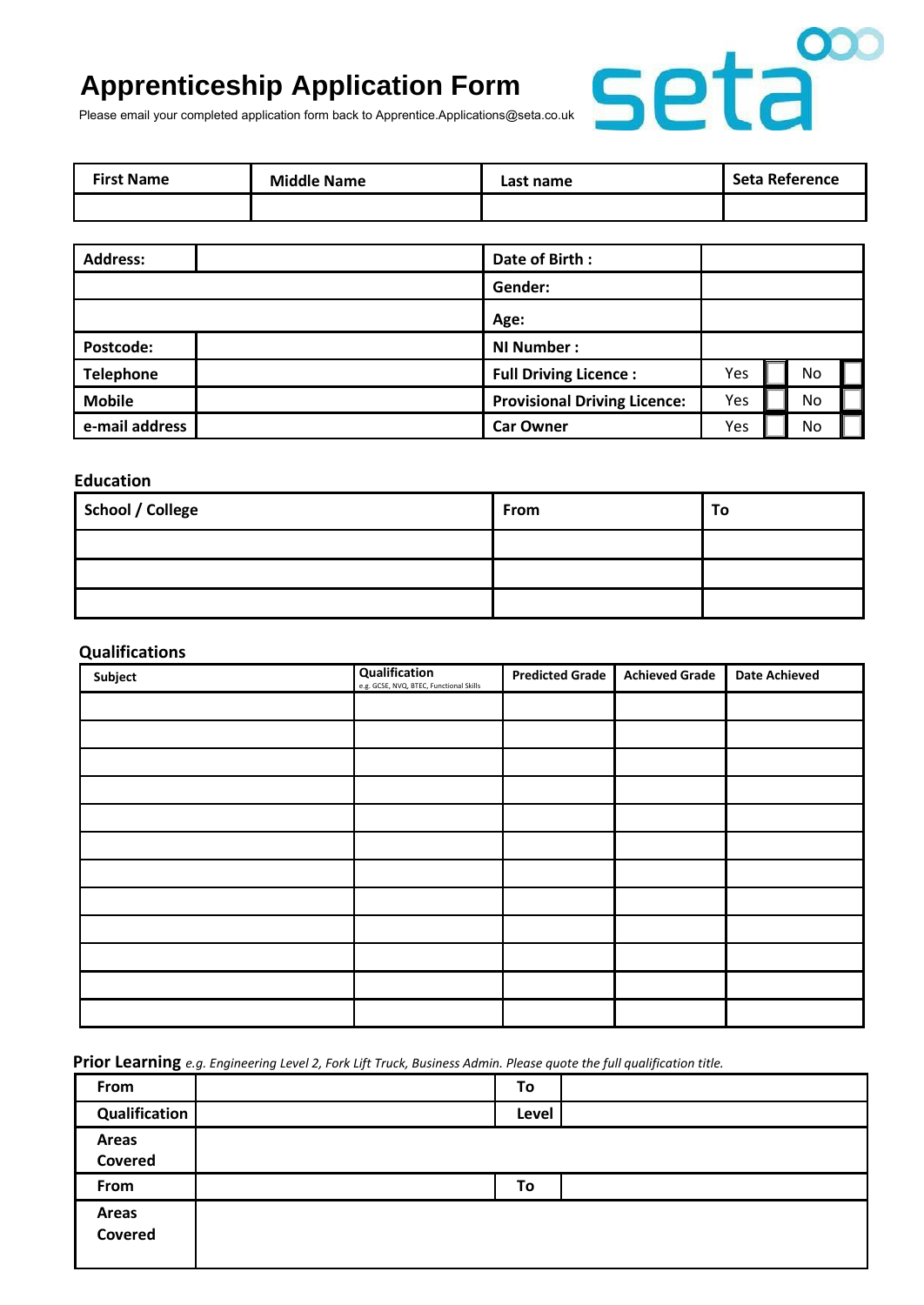# **Work Experience / Volunteering** *Please describe in detail.*

| <b>Employer / Duties</b> | <b>Date From</b> | Date To |
|--------------------------|------------------|---------|
| Name                     |                  |         |
| Duties                   |                  |         |
|                          |                  |         |
| Name                     |                  |         |
| Duties                   |                  |         |
|                          |                  |         |
| Name                     |                  |         |
| Duties                   |                  |         |
|                          |                  |         |
|                          |                  |         |

#### **Career Objectives** *Why do you want to be an apprentice and why this sector?*

**Personal Statement** *Please provide a statement about yourself, including your qualities, experience, list any other awards or achievements you have attained - such as Duke of Edinburgh Award; First Aid; Sports, hobbies and interests, involvement with clubs, charities, societies, etc. Give examples of skills learnt through all these activities*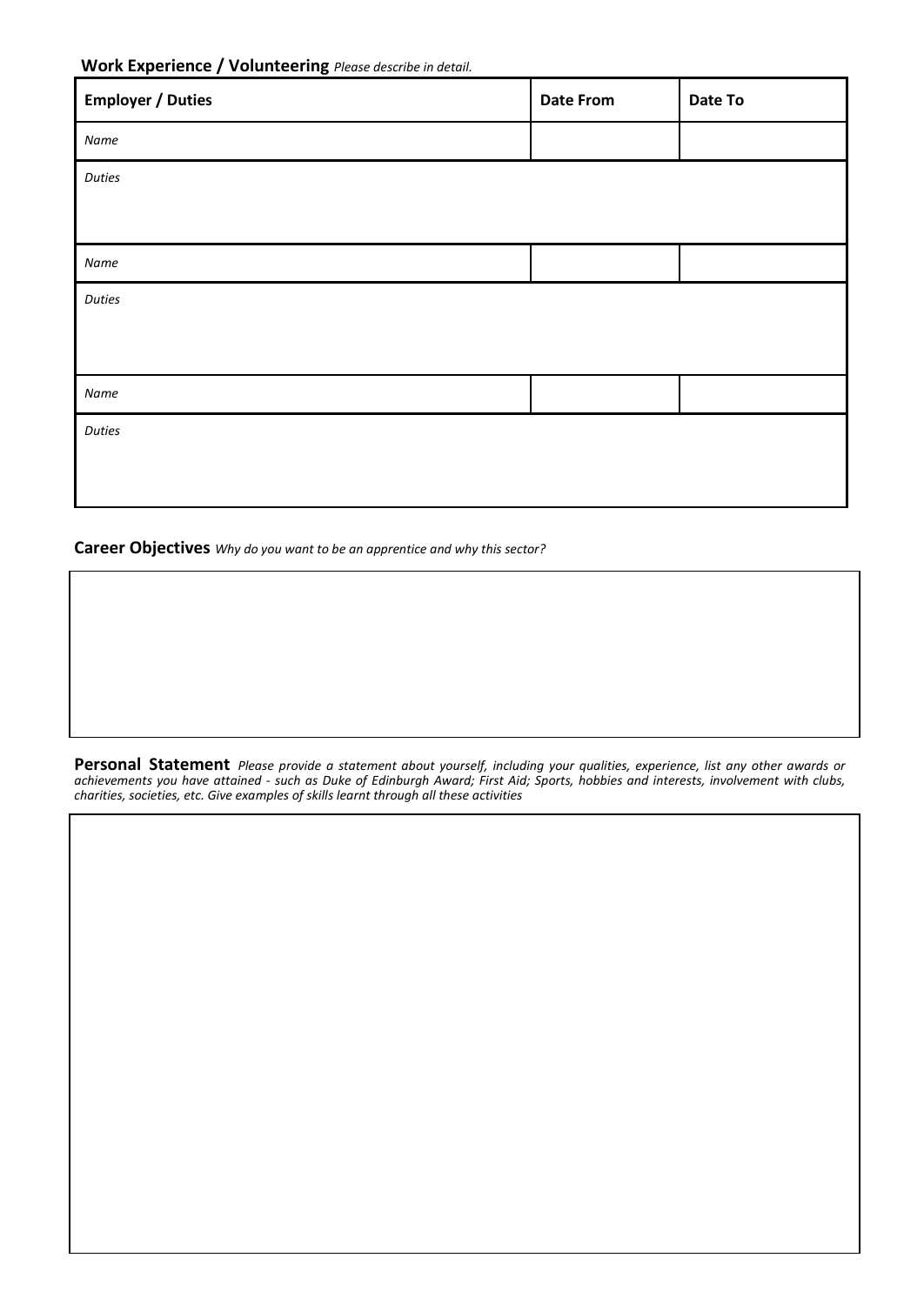### **Apprenticeship Preference**

*(Please indicate all apprenticeship roles you would consider – research them for more details on the particular job role)*

| <b>Apprenticeship Main Type</b>        | <b>Sub Category</b>                                                                                                  | Yes/No |
|----------------------------------------|----------------------------------------------------------------------------------------------------------------------|--------|
| Intermediate Apprenticeship L2         | Lean Manufacturing Operative (Production<br>Apprenticeship)                                                          |        |
| Intermediate Apprenticeship L2         | Warehousing                                                                                                          |        |
| Advanced Engineering Apprenticeship L3 | <b>Electrical Fitting</b>                                                                                            |        |
| Advanced Engineering Apprenticeship L3 | <b>Electrical Maintenance</b>                                                                                        |        |
| Advanced Engineering Apprenticeship L3 | <b>Electrical and Mechanical Maintenance</b>                                                                         |        |
| Advanced Engineering Apprenticeship L3 | <b>Engineering Design/Quality Assurance</b>                                                                          |        |
| Advanced Engineering Apprenticeship L3 | Machining/CNC                                                                                                        |        |
| Advanced Engineering Apprenticeship L3 | <b>Mechanical Fitting</b>                                                                                            |        |
| Advanced Engineering Apprenticeship L3 | <b>Mechanical Maintenance</b>                                                                                        |        |
| Advanced Engineering Apprenticeship L3 | <b>Technical Support</b>                                                                                             |        |
| Advanced Engineering Apprenticeship L3 | Toolmaking/Die Maintenance                                                                                           |        |
| Advanced Engineering Apprenticeship L3 | Welding / Fabrication                                                                                                |        |
| Advanced Apprenticeship L3             | <b>Assistant Accountant</b>                                                                                          |        |
| Advanced Apprenticeship L3             | <b>Business Administration</b>                                                                                       |        |
| Advanced Apprenticeship L3             | Team Leading/Supervisor (employed candidates only)                                                                   |        |
| Higher Engineering Apprenticeship L4   | Manufacturing/Maintenance - Candidates must<br>have A' Level Engineering or an Engineering Level 3<br>Qualifications |        |
| Higher Engineering Apprenticeship L4   | Process Lead - Candidates must have A' Level<br>Engineering or an Engineering Level 3 Qualifications                 |        |
| Higher Apprenticeship L5               | Management (employed candidates only)                                                                                |        |

| Are you applying for an apprenticeship with a specific employer? If so, which<br>company are you applying to?                        |     |    |  |
|--------------------------------------------------------------------------------------------------------------------------------------|-----|----|--|
| Specific Vacancy Reference Number (if applicable)                                                                                    |     |    |  |
| Are you happy for Seta to forward your details to other employers?                                                                   | Yes | No |  |
| When are you available to start an apprenticeship - Immediately or June -<br>September?                                              |     |    |  |
| Please provide a school/college/employer contact name and email address<br>for someone that is able to give you a current reference. |     |    |  |

# **Aptitude Test Scores- Engineering Test Date:**

| $1.98118992129699012921190111001111801111801111801111801111801111180111118011111801111180111118011111801111180111118011111801111180111118011111801111180111118011111801111180111118011111801111180111118011111801111180111118$ |   | .                                |   |
|--------------------------------------------------------------------------------------------------------------------------------------------------------------------------------------------------------------------------------|---|----------------------------------|---|
| <b>Mechanical Reasoning</b>                                                                                                                                                                                                    | % | <b>Principles of Measurement</b> | ℅ |
| <b>Electrical Principles</b>                                                                                                                                                                                                   | % | <b>Spatial Relationships</b>     | ℅ |
| <b>Information Technology</b>                                                                                                                                                                                                  | % | Literacy                         | ℅ |
| <b>Numeracy</b>                                                                                                                                                                                                                | % | <b>Overall Score</b>             | % |

# **Aptitude Test Scores- Non-Engineering Test Date: Numeracy % Information Technology % Literacy % Numeracy Problem Solving % Overall Score 8 <b>COVE COVER 1 6 ATTLE 10 ATTLE 10 ATTLE 10 ATTLE 10 ATTLE 10 ATTLE 10 ATTLE 10 ATTLE 10 ATTLE 10 ATTLE 10 ATTLE 10 ATTLE 10 ATTLE 10 ATTLE 10 ATTLE 10 ATTLE 10 ATTLE 10 ATTLE 10 ATTLE 10 ATTLE 10 ATTLE test) % Grade**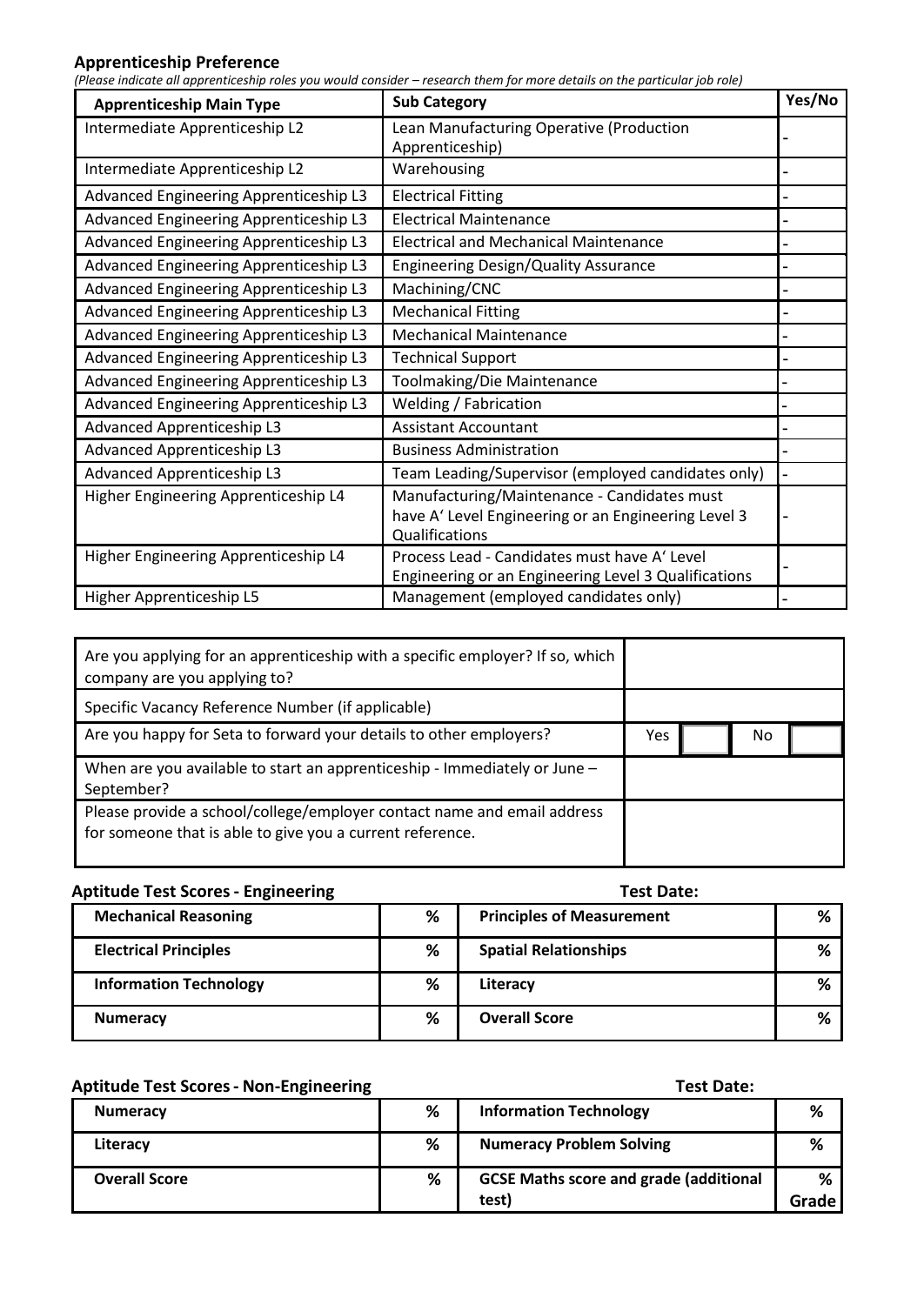#### **This section is part of the application, but is not shared with employers SETA REFERENCE**

Seta Limited is committed to protecting your right to privacy. The information you provide will be kept on a Seta database and will be used for recruitment purposes. All information supplied with be held in the strictest confidence.

**Where did you hear about us** (Tick all that apply)?

| <b>School Assembly</b>      | Seta Open Event                 | Connexions      |  |
|-----------------------------|---------------------------------|-----------------|--|
| <b>School Careers Event</b> | Facebook/Twitter/LinkedIn       | Relative/Friend |  |
| Staff at School/College     | National Apprenticeship Website | Work Experience |  |

#### **Eligibility (please tick where appropriate)**

- I am normally and lawfully, a resident in the UK and have been for at least the last 3 years
- $\Box$  I do not hold a qualification at Level 4 or above
- $\Box$  I am not currently on any other government funded training

If you are not in education, employment, or training please tell us why

Seta Limited operates an Equal Opportunity Policy with regard to applications for apprenticeships and will consider all applications on their merits, irrespective of their age, disability, gender, race, religion/beliefs of sexual orientation. We are required to collect the following information for government statistical purposes.

| <b>Equality and Diversity</b>                      |                |               |                                                                                           |  |  |  |
|----------------------------------------------------|----------------|---------------|-------------------------------------------------------------------------------------------|--|--|--|
| Gender                                             | $\square$ Male | $\Box$ Female | $\Box$ Other $\Box$ Prefer not to say                                                     |  |  |  |
|                                                    |                |               |                                                                                           |  |  |  |
| <b>Sexual Orientation</b>                          |                |               |                                                                                           |  |  |  |
| Hetrosexual or Straight                            |                |               | Bisexual                                                                                  |  |  |  |
| Lesbian or Gay                                     |                |               | Prefer not to say                                                                         |  |  |  |
| <b>Ethnicity</b>                                   |                |               | We are required to collect the following information for government statistical purposes. |  |  |  |
| □ 31 English/Welsh/Scottish/Northern Irish/British |                |               | 41 Bangladeshi                                                                            |  |  |  |
| $\Box$ 32 Irish                                    |                |               | 42 Chinese                                                                                |  |  |  |
| $\Box$ 33 Gyspy or Irish Traveller                 |                |               | 43 Any Other Asian Background                                                             |  |  |  |
| $\Box$ 34 Any Other White Background               |                |               | 44 African                                                                                |  |  |  |
| $\Box$ 35 White and Black Caribbean                |                |               | 45 Caribbean                                                                              |  |  |  |
| $\Box$ 36 White and Black African                  |                |               | 46 Any other Black/African/Caribbean Background                                           |  |  |  |
| $\Box$ 37 White and Asian                          |                |               | 47 Arab                                                                                   |  |  |  |
| $\Box$ 38 Any Other Mixed/Multiple Ethnic          |                |               | 98 Background Any Other Ethnic group                                                      |  |  |  |
| $\Box$ 39 Indian                                   |                |               | 99 Prefer not to say                                                                      |  |  |  |
| $\Box$ 40 Pakistani                                |                |               |                                                                                           |  |  |  |
|                                                    |                |               |                                                                                           |  |  |  |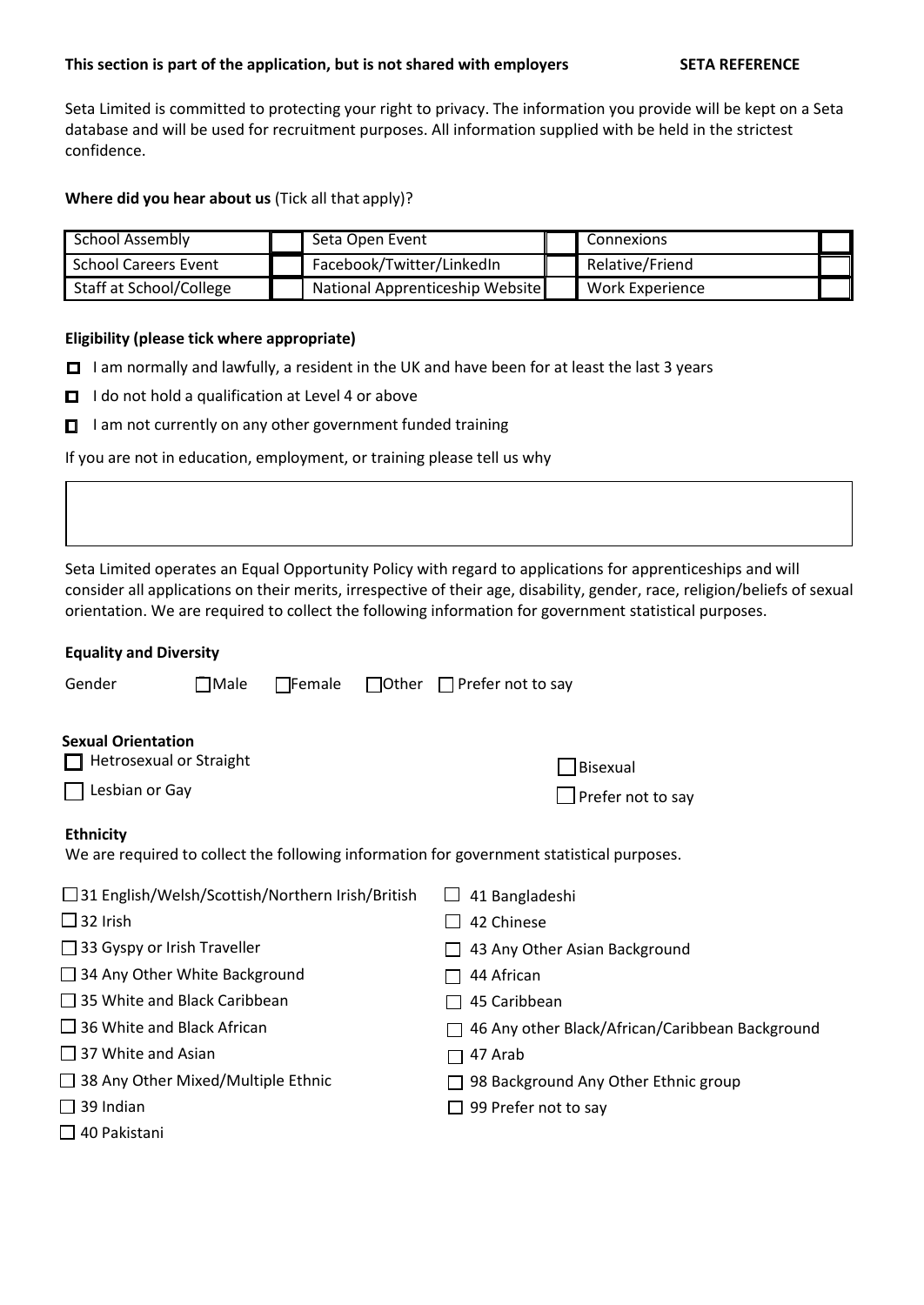# **Religion or Belief**

| Christian       | Sikh                     |
|-----------------|--------------------------|
| Hindu           | None                     |
| Muslim          | $\Box$ Prefer not to say |
| Jewish          | Other, please specify    |
| <b>Buddhist</b> |                          |

# **Rehabilitation of Offenders Act 1974**

Information disclosed will not necessarily prevent you from studying this course of your choice. However, if you have previous unspent convictions that you do not disclose and this is discovered you may be refused a place or asked to leave the course.

Have you ever been convicted of a criminal offence, or been made subject of an Order, civil or criminal, made by a Court of Law, involving offences against the person, property, children, or the handling of money?



# **Disability Discrimination Act 2005**

The DDA 2005 defines a disability as "A physical or mental impairment that has a substantial and long term effect on a person's ability to carry out normal day-to-day activities". Would you class yourself as having a disability as defined under the Act?

|  | 01 Visual impairment (including Colour blindness) |
|--|---------------------------------------------------|
|--|---------------------------------------------------|

02 Hearing impairment

03 Disability affecting mobility

- 04 Other physical disability
- $\Box$  05 Other medical condition (eg. Asthma diabetes epilepsy)
- □ 07 Mental ill health
- 08 Temporary disability after illness (eg. accident)
- □97 Other
- 98 No Disability
- 99 Not known/information not provided

### **Learning Requirements**

If you select parts 0,11,11a - Evidence will be required in the form of a medical certificate/statement.

- 0 Dyslexia (Impaired ability to read)
- | 11 Dyscalculia (number dyslexia)
- 11a Dyspraxia (lack of co-ordination)
- 98 No learning difficulty
- 99 Not known/information not provided